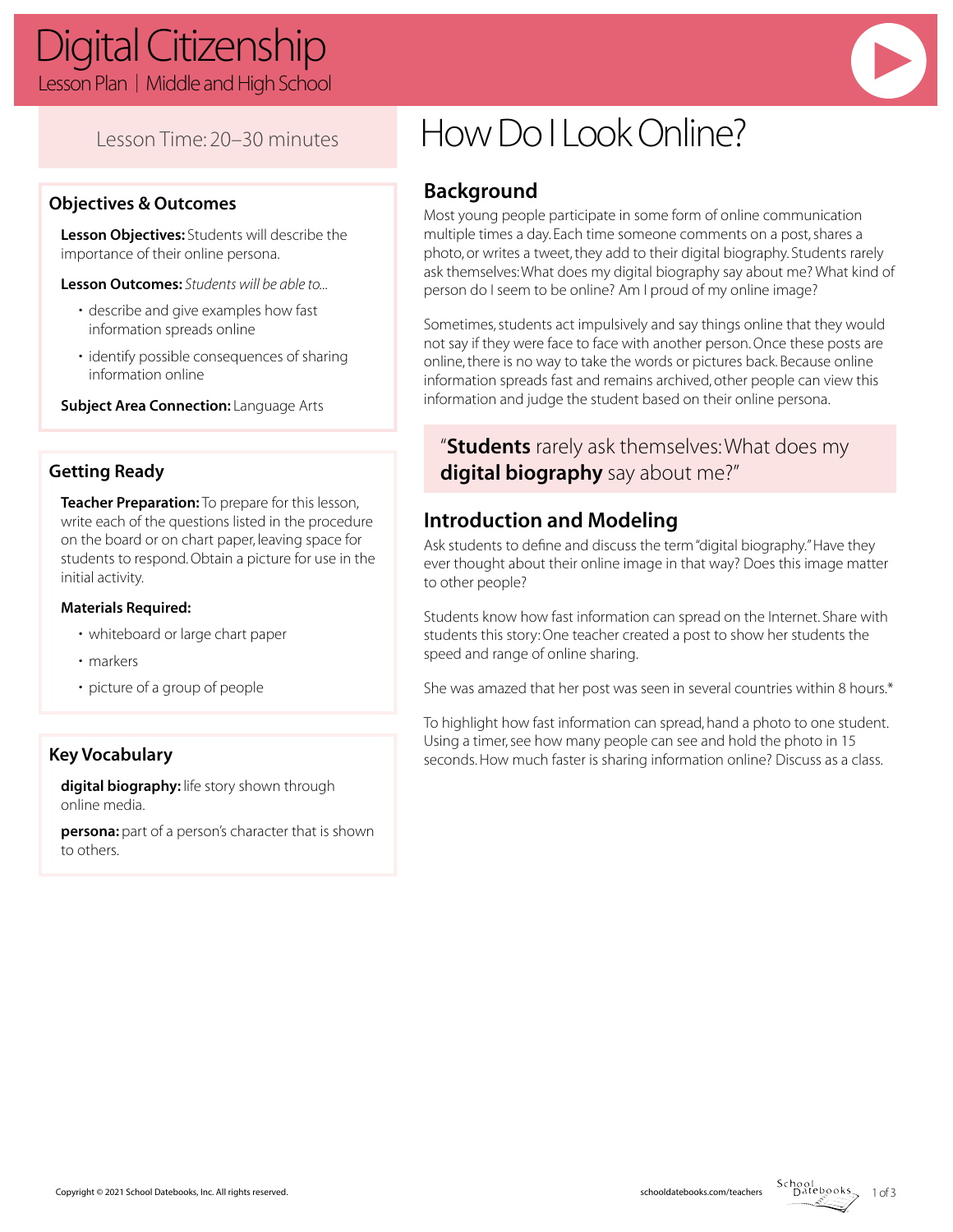# **Procedure**

- 1. Form groups of two or three students.
- 2. Groups have 4–5 minutes to examine and respond to each scenario. Students may write comments, questions, and possible consequences in the space below each question.
- 3. At the end of the activity, all groups circulate and review all the comments.

## Scenarios:

- Amy posts angry comments about how unfairly her boss treats her. What might readers of this post think?
- Joe posts the questions to the chemistry test he took. What could happen if this is reported to school?
- Rohan posts a photo of his award certificate. What kind of comments might people leave?
- Esha posts a critical comment of her teammate in their sports photo. How will her teammates respond?

# **Discussion Questions**

- If two job candidates are equally qualified, but one person had a questionable online persona, who would get hired? Is this fair?
- What harm is there in posting critical comments about others as a joke?
- Can you think of any possible negative consequences of posting awards online?
- What conclusion would you make when reading someone's negative posts online?

# **Evaluation**

Ask students to evaluate their online persona, including their e-mail address. Give students a chance to think about what changes they can make. Is their e-mail address an appropriate one to use when writing to a college or potential employer? Discuss options for professional e-mail addresses.

# **Tips for Tailoring This Lesson**

- Students write twitter posts that warn others about the dangers of inappropriate online posts.
- Students brainstorm a list of ways they can curate a positive online image.

## For Higher Grade Levels **For Lower Grade Levels**

- Students brainstorm a list of dos and don'ts for their online posts.
- Students write and sign a pledge to refrain from negative online posts.